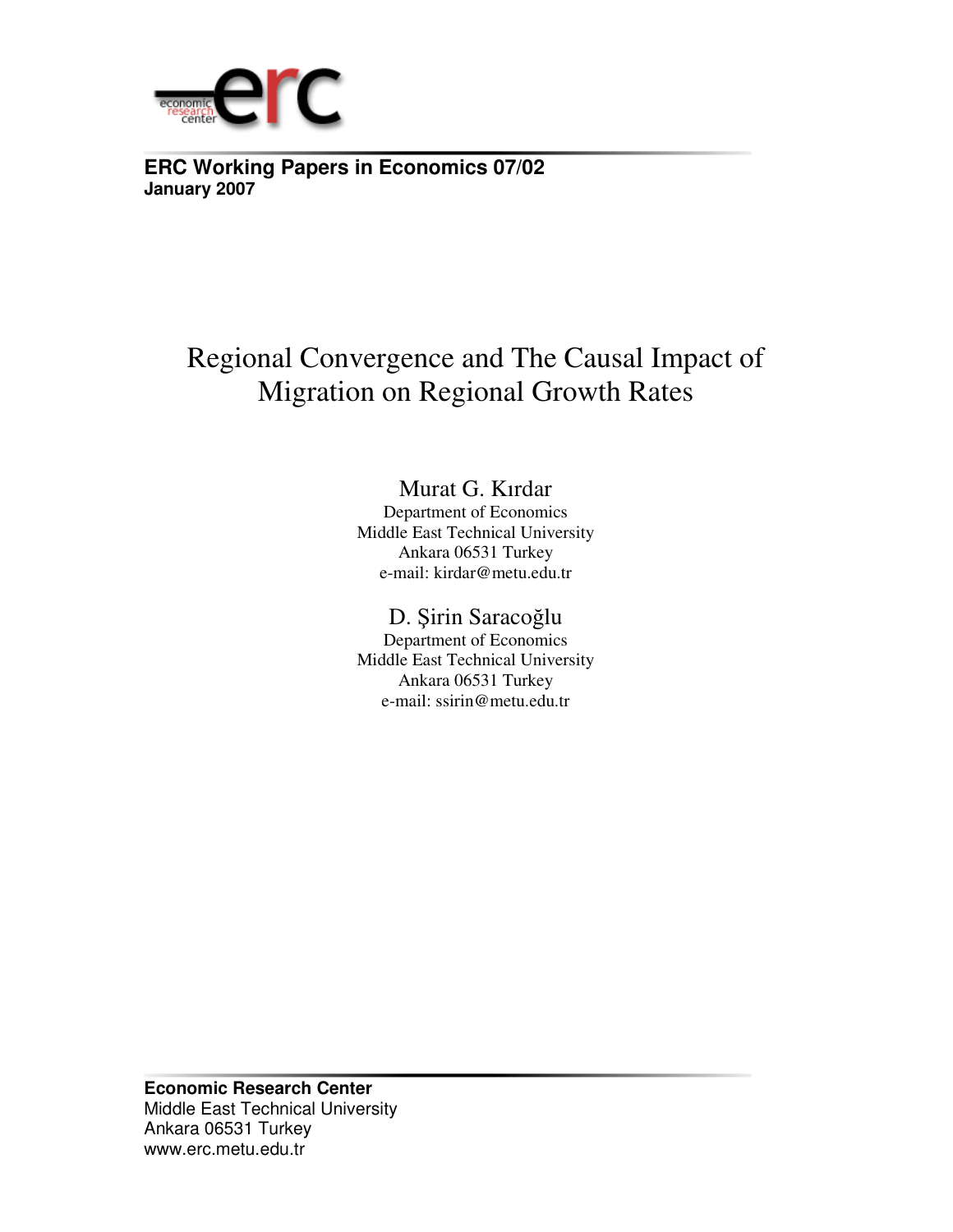# Regional Convergence and The Causal Impact of Migration on Regional Growth Rates

### Murat G. Kırdar<sup>a∗</sup> and D. Sirin Saracoğlu<sup>b</sup>

 ${}^a$ Middle East Technical University, Department of Economics, Ankara, 06531, Turkey. e-mail: kirdar@metu.edu.tr  $^b$ Middle East Technical University, Department of Economics, Ankara, 06531, Turkey. e-mail: ssirin@metu.edu.tr

#### Abstract

The standard growth theory predicts that allowing for labor mobility across regions would increase the speed of convergence in per capita income levels and that migration has a negative causal impact on regional growth rates. Although the empirical literature has uncovered some evidence for the former implication, the latter has not been verified empirically. This paper provides empirical evidence for the negative causal impact of migration on provincial growth rates in a developing country with a high level of internal migration that is characterized by unskilled labor exiting rural areas for urban centers. We utilize instrumental variables estimation method with an instrument unique to the country examined and also control for provincial fixed effects.

#### JEL Classification Codes: O40; R23; C23

Keywords: Regional convergence; Regional growth; Internal migration; Fixed effects; IV estimation

#### 1 Introduction

Empirical investigation of economic convergence across countries and regions has generated an extensive literature.<sup>1</sup> Yet, few of these studies examine the impact of internal migration on the speed of convergence across regions within a country and on regional growth rates. According to standard neoclassical theory with diminishing returns to factors of production, allowing labor

<sup>∗</sup>Corresponding Author: Murat G. Kırdar, Middle East Technical University, Department of Economics, Ankara, 06531, Turkey, tel: +90 312 2103046, fax: +90 312 210 7964, e-mail: kirdar@metu.edu.tr

<sup>&</sup>lt;sup>1</sup>This literature was initiated by the seminal work by Barro and Sala-i-Martin (1991).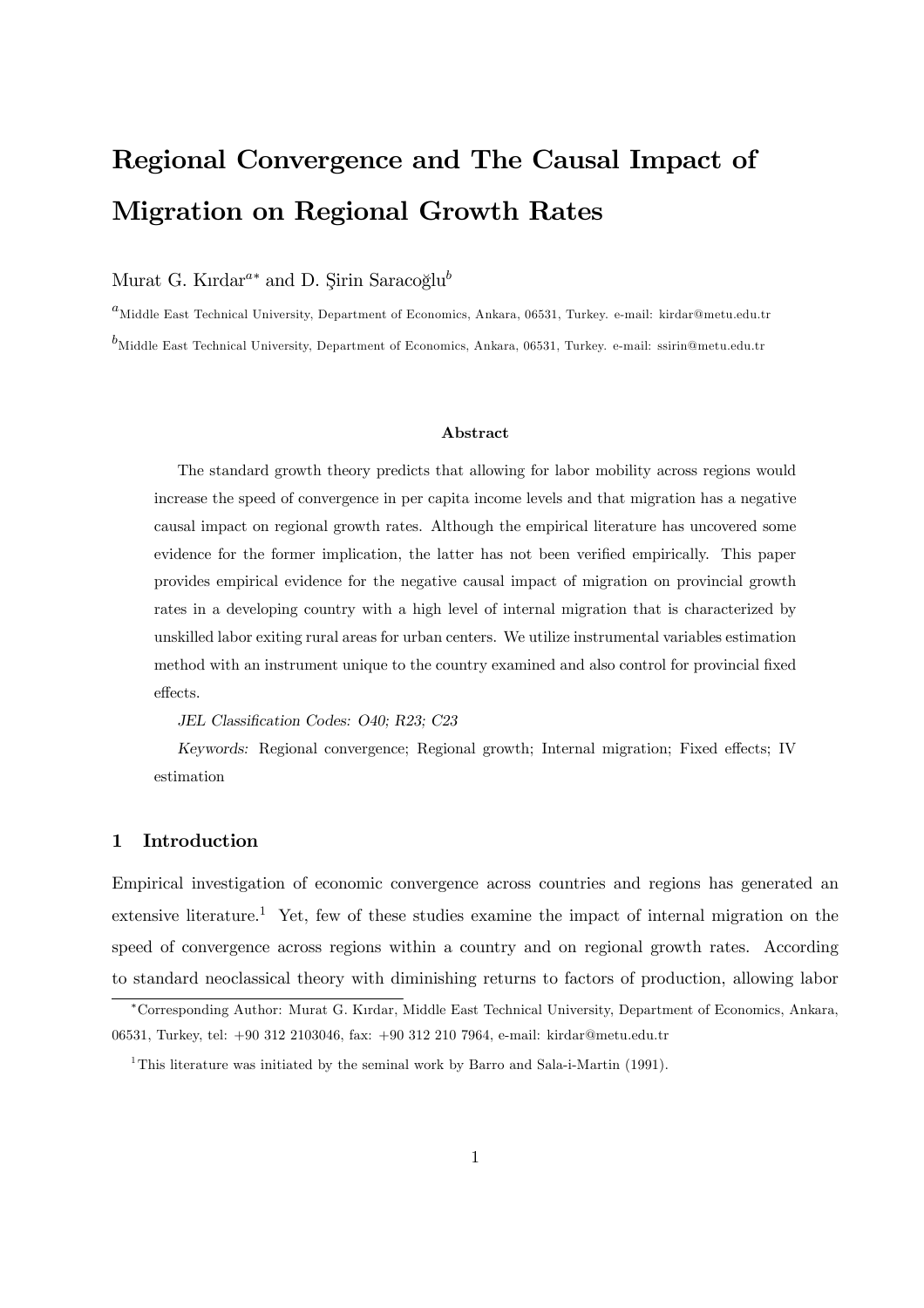mobility across regions would increase the speed of convergence in real income per capita.<sup>2</sup> Not recognizing the contribution of migration on the speed of convergence would yield an overestimate of the β-coefficient. In fact, Barro and Sala-i-Martin (BS, for short) (1991, 2004) in their analysis of the impact of migration on convergence in the U.S., in European countries, and across Japanese prefectures find that after controlling for migration, the  $\beta$ -coefficient decreases in most cases. Inmigration has also a negative causal impact on growth rates of per capita income, as predicted by the standard neoclassical theory. Still, in the studies mentioned above, BS find no evidence of a significant causal impact of migration on regional growth rates for the developed countries they consider.3 However, in developing countries, where migration is generally in the form of unskilled labor from low-income agricultural regions moving into wealthier urban areas, we would expect the impact of internal migration on regional growth rates and convergence to be stronger.

In our study, we test these implications of the standard neoclassical growth theory regarding the impact of migration on regional growth rates and convergence across provinces in Turkey. We use a 2SLS estimation method as migration is endogenous and also account for provincial fixed effects. We use an instrument that is peculiar to Turkey, which signifies whether a province is under state of emergency or not during certain time periods, along with another instrument, population density, which is commonly used in other convergence studies instrumenting for migration.

Our estimation results indicate clear evidence for the negative causal impact of migration on regional growth rates. This is the first empirical study, to our knowledge, that provides such evidence. The distinction of our results is likely to emerge from two facts: First, the compositional structure of internal migration is different in Turkey than that in developed countries studied by BS. Most migrants in Turkey are low skilled agricultural workers exiting the rural sector for employment in urban areas.<sup>4</sup> Secondly, the level of migration in Turkey has been higher.<sup>5</sup>

<sup>&</sup>lt;sup>2</sup>This holds true under the assumption that labor is homogenous. However, if immigrants to richer economies have higher human capital than average, convergence might slow down, and even divergence could occur. (See Reichlin and Rustichini, 1998).

<sup>&</sup>lt;sup>3</sup>In a similar study for Swedish counties, Persson (1994) fails to find a significant negative impact of internal migration on growth rates.

<sup>&</sup>lt;sup>4</sup>While 62.5 percent of the Turkish labor force was employed in agriculture in 1980, only 36 percent remained in agriculture in 2000.

<sup>&</sup>lt;sup>5</sup>While the absolute value of annual net migration rates for the U.S. states averaged at 5.41 percent between 1990 and 2000 according to the US Census data; the same value for Turkish provinces was 6.94 percent.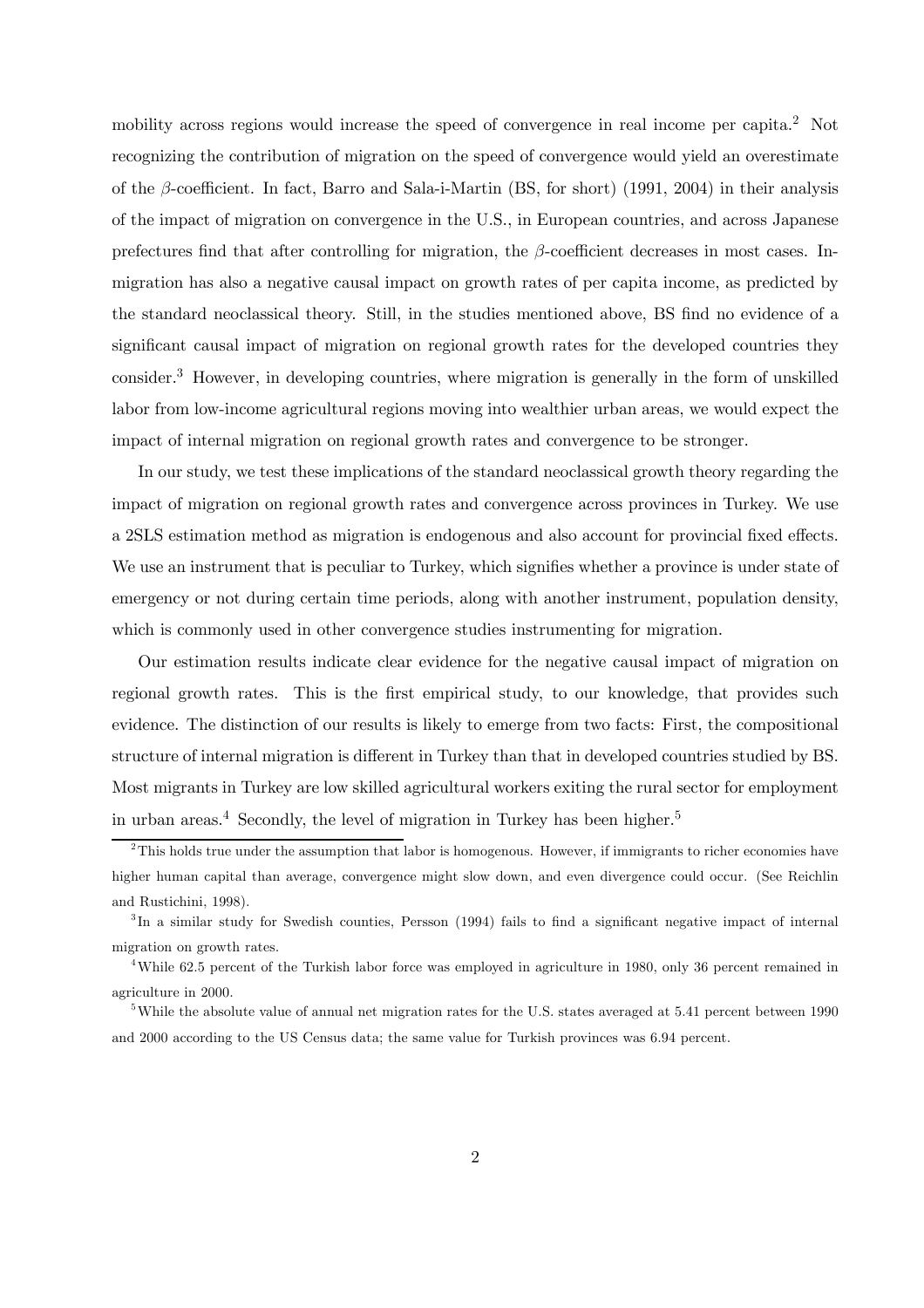#### 2 Data and Descriptive Statistics

The data used in this study cover all 67 provinces in Turkey for the 1975-2000 period. The pieces of information that are used are real gross provincial product (GPP) per capita, net internal migration rates, provincial population densities, and state of emergency status. Real GPP per capita series for the period 1975-1986 are obtained from Karaca (2004) and for the period 1987- 2000 from TURKSTAT.<sup>6</sup> Provincial net internal migration rates in 5-yearly intervals are obtained from TURKSTAT. Provincial population densities are also obtained from TURKSTAT and are used as instruments for net migration rates. Another instrument used is the state of emergency status. With the late 1980s and early 1990s, due to increased political instability and compromised security in Eastern and Southeastern Anatolian regions, state of emergency was declared in some of the provinces in these regions. State of emergency status of a province was instrumental for outmigration not only because it made that province a less attractive place to live and to earn a living, but also because migration from rural areas was encouraged and at times forced by authorities. Since this migration was for the most part a consequence of the political objectives of the government rather than pure economic incentives, we can safely presume that it was independent of the growth performances in provinces.

Table 1 presents some descriptive statistics for these variables. Real GPP per capita across provinces and across time displays significant variation in Turkey. In fact, the ratio of the largest real GPP per capita to the lowest is about 18. Net migration rates are quite high; the 5-yearly net migration rate was lower than minus 15 percent for one province and higher than 10 percent for another. Population density also varies remarkably across provinces in Turkey. The ratio of the population densities between the most densely and the most sparsely inhabited provinces in our panel is more than 100.

#### Table  $1$   $\langle$  insert here $\rangle$

Figure 1 displays the relationship between cumulative migration and growth rates of the 67 provinces between 1975 and 2000. The scatter plot suggests a positive relationship between migration and growth, which is contrary to the prediction of the standard theory. This could arise due to the endogeneity of migration. Growth rates also influence migration as people migrate to highgrowth provinces. This illustrates the problem with an ordinary least squares (OLS) estimation

 $6$ After 1990, 14 new provinces were formed in Turkey by splitting some of the original 67 provinces. Therefore, all relevant data for the original provinces after 1990 were recalculated incorporating data from the new provinces.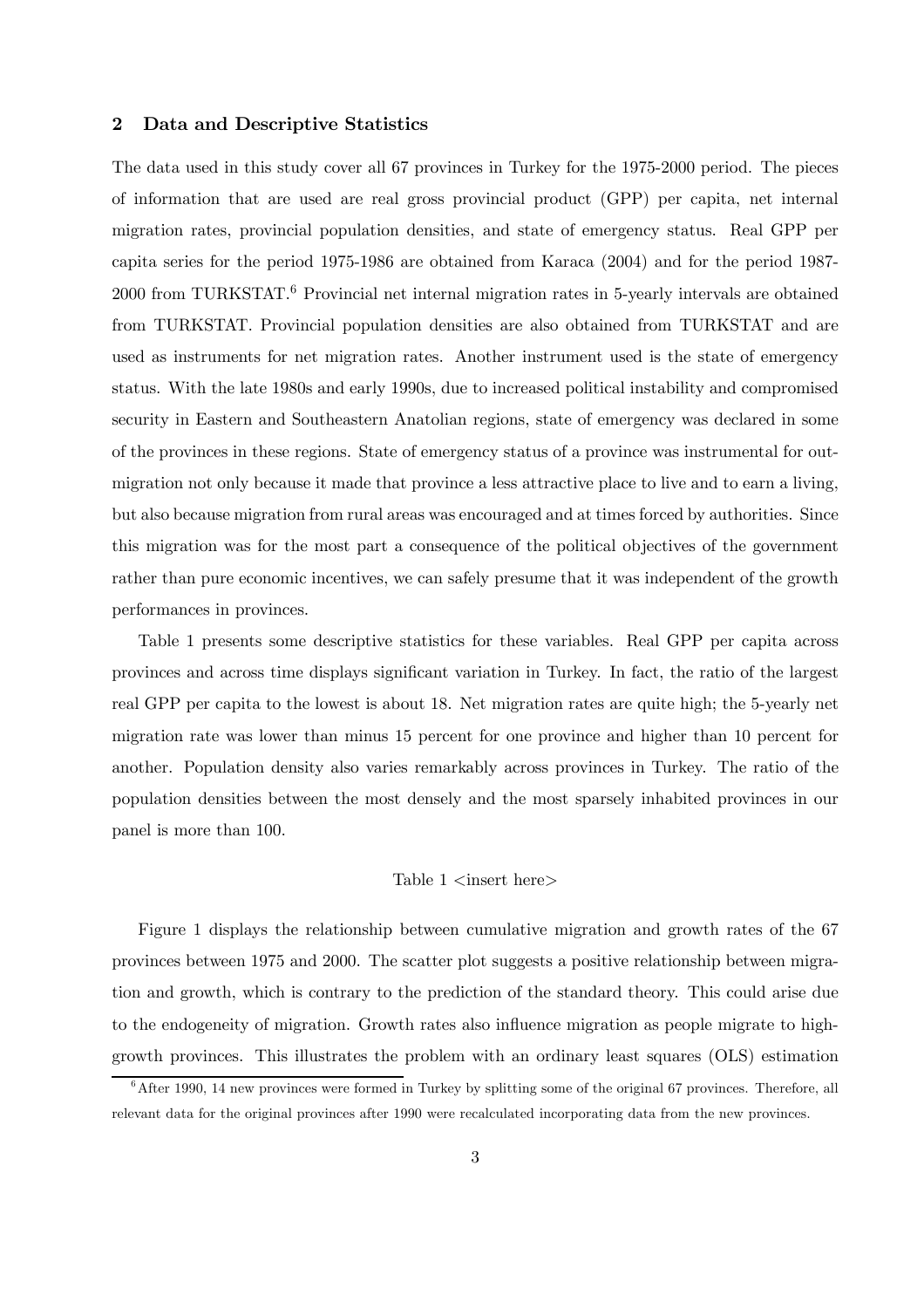method in examining the impact of migration on growth rates.

#### Figure  $1 \leq$ insert here $>$

#### 3 Estimation and Results

The structural growth equation, as shown in BS (2004), establishes a relationship between initial per capita real income and the growth rate:

$$
(1/T) \log(y_{it}/y_{i,t-T}) = a_i - [(1 - e^{-\beta T})/T)] \log(y_{i,t-T}) + u_{it}
$$
\n(1)

Above, T is the time interval,  $y_{it}$  is the time t per capita real income in region i and coefficient  $\beta$  stands for the speed of convergence.  $a_i$  varies across regions due to differences in production technology and preferences, which can not be measured.

We could estimate the above equation using the cross-sectional data we have for 67 provinces. However, in that case we would not be able to account for the differences in  $a_i$  across provinces. This would result in an omitted variable bias because the level of real GPP per capita is likely to be correlated with the provincial fixed effects. Controlling for the provincial effects is only possible by employing the panel structure of the data; therefore, we set  $T = 5$ .

The below equation shows the above equation in reduced form. Here,  $d_i$  is a dummy for province i. We also add net migration rate  $(m_{it})$  to the reduced form equation:

$$
(\text{growth rate})_{it} = \alpha_0 + \alpha_1 (\text{real GPP per capita})_{it} + \alpha_2 m_{it} + \sum_{i=2}^{67} \alpha_{3i} d_i + u_{it} \tag{2}
$$

An identification problem with the above equation is that migration is potentially endogenous because growth rates could also affect migration levels. To test the endogeneity of migration rate, we conduct a Hausman test and, in fact, find very strong evidence for endogeneity of migration in the above equation ( $p$ -value  $\langle 0.001 \rangle$ ). Therefore, in order to identify the causal impact of migration on the growth rate, we need a source of exogenous variation in migration. Hence, we use an instrumental variable (IV) estimation method in which our instruments are state of emergency status and population density of provinces.

The key requirement of the IV approach is that the instruments be uncorrelated with the error term of the structural equation. Since our model is over-identified, we can test if some of the instruments are correlated with the structural error using the test of over-identifying restrictions. The test result, Hansen's J-statistic, is  $0.229$  (*p*-value  $= 0.632$ ). Therefore, our instruments pass the over-identification test.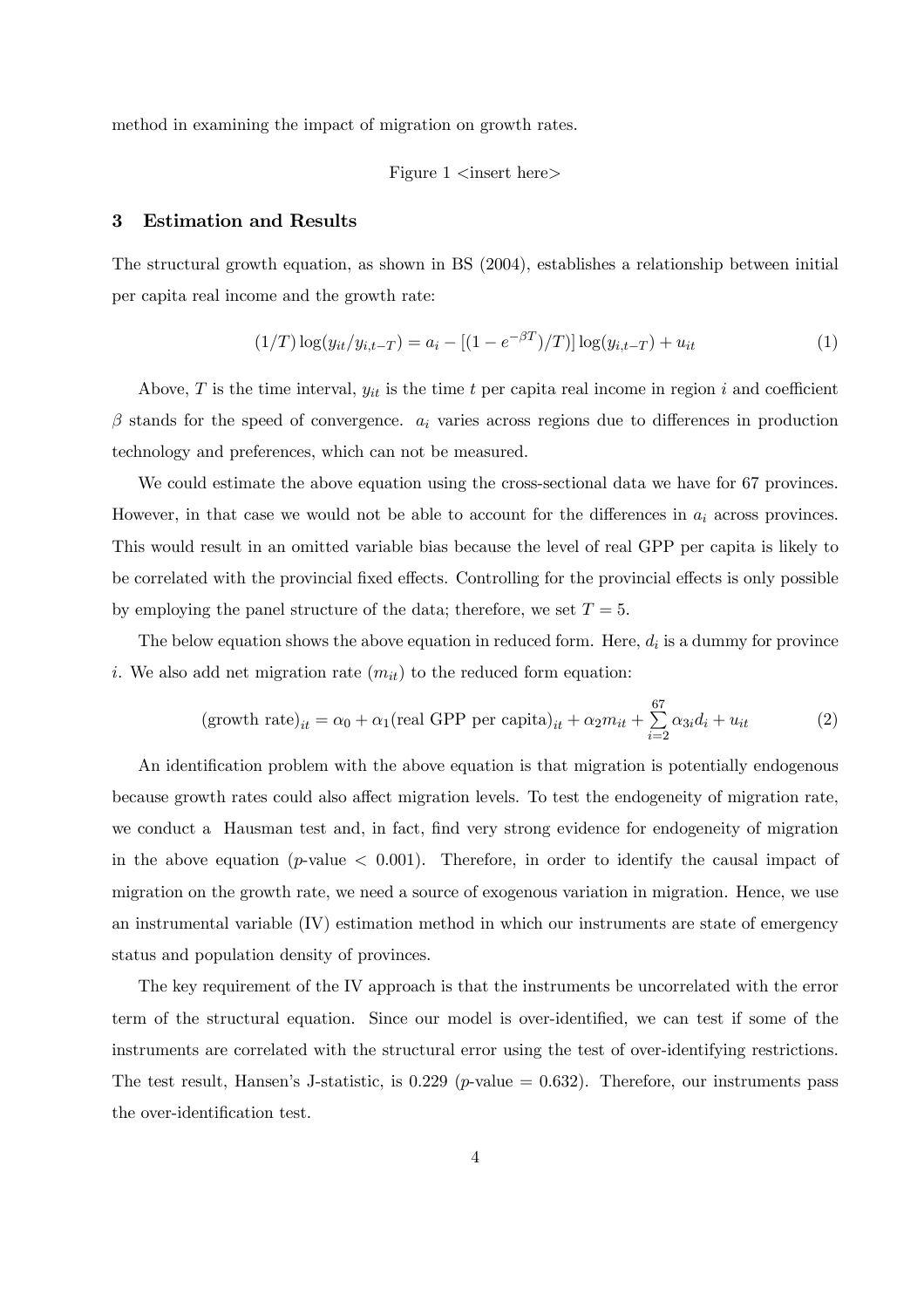The  $\beta$ –convergence parameter is found from the estimated value of the reduced form parameter  $\alpha_1$  using the relationship as given in equation (3). Delta method is used to calculate the standard errors.

$$
\alpha_1 = (1 - e^{-\beta T})/T \tag{3}
$$

Table 2 presents our estimation results from three different specifications. The specification in the first column does not include migration rate and this is our benchmark case to examine the impact of migration on the  $\beta$ −coefficient. The specification in the second column includes net migration rate; however, it is not instrumented. The last column presents the results of our 2SLS estimation. Inclusion of net migration rates decreases the  $\beta$ -coefficient. However, this drop is much more pronounced when net migration rate is instrumented. The rate of convergence of per capita incomes to their steady-state levels falls from 6.2 percent to 4.3 percent per year.<sup>7</sup> This is in line with the theory as migration speeds up convergence, holding migration constant we find a lower estimate of convergence parameter. This is similar to the findings of BS (1991, 2004). In their IV estimates, nevertheless, the drop in the  $\beta$ -coefficient is not as marked.

The impact of migration on regional growth rates turns out be insignificant in the OLS estimation; this result concurs with the findings of BS. What is different from their results, though, is the impact of net migration on growth rates in the 2SLS estimation. Even after they instrument for migration rates, for no country in their study do BS find a negative impact of net migration on growth rates as the standard neoclassical model predicts. On the other hand, our 2SLS estimates for Turkey for the 1975-2000 period indicate a clear empirical verification of this prediction. The net migration rate has a negative coefficient that is significant at 1 percent level. Moreover, the magnitude of the migration coefficient in the 2SLS estimation, -0.0025, is significantly larger than that in the OLS estimation, -0.0001.

Table  $2 \text{ *insert* here}$ 

#### 4 Conclusion

For a developing country with high migration rates and persistent regional disparities in per capita income, we find strong empirical evidence for the negative causal impact of migration on regional growth rates. Moreover, controlling for migration in the growth equation decreases the  $\beta$ -coefficient remarkably.

<sup>&</sup>lt;sup>7</sup>We find a higher  $\beta$ -coefficient than BS report because we use fixed effects. Islam (1995) and Caselli et al. (1996) also find much higher  $\beta$ -coefficients using fixed effects.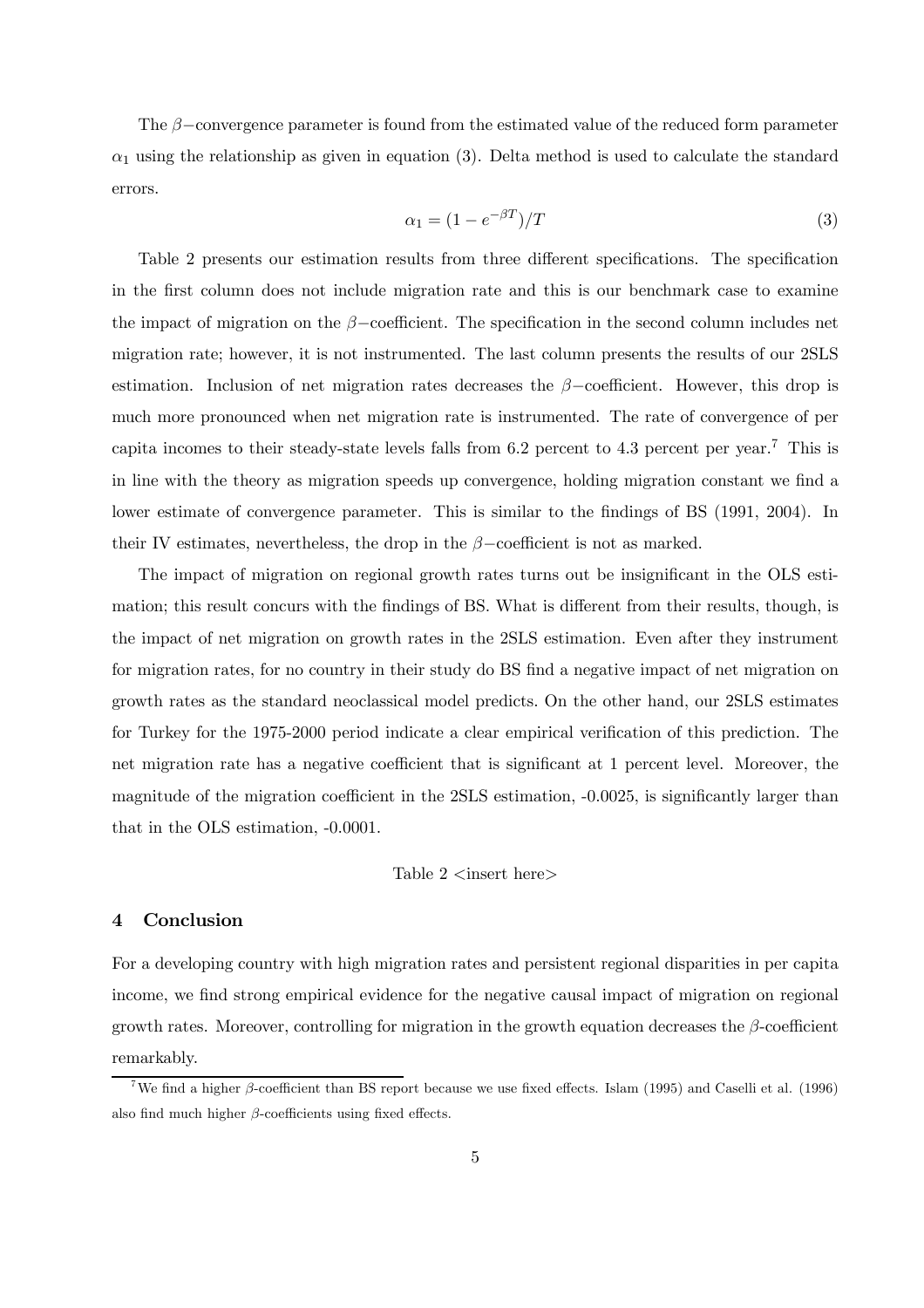That migration has a strong impact on both regional growth rates and on the speed of convergence in Turkey is likely to arise from two aspects of migration in Turkey that are different from other countries studied in the related literature. First of all, the level of migration is considerably higher in Turkey. However, it is not only the level that is different but also the composition of migration. Migration within Turkey is largely characterized by the flow unskilled workers from rural to urban areas. Hence, the increase in the speed of convergence across regions is reinforced by the fall in average skill level of migrant receiving, initially richer regions.

#### References

- [1] Barro, R.J. and X. Sala-i-Martin, 1991, Convergence across States and Regions, Brookings Papers on Economic Activity 1, 107—182.
- [2] Barro, R.J. and X. Sala-i-Martin, 2004, Economic Growth (2nd ed.). (The MIT Press, Cambridge, MA).
- [3] Caselli, F., Esquivel G. and F. Lefort, 1996, Reopening the Convergence Debate: A New Look at Cross-Country Growth Empirics, Journal of Economic Growth 1, 363-389.
- [4] Islam, N., 1995, Growth Empirics: A Panel Data Approach, Quarterly Journal of Economics 110, 1127-1170.
- [5] Karaca, O., 2004, Türkiye'de bölgeler arası gelir farklılıkları: yakınsama var mı? (In Turkish), Turkish Economic Association Discussion Paper No.: 2004/7.
- [6] Persson, J., 1994, Convergence in per capita income and migration across the Swedish counties: 1906-1990, Institute for International Economic Studies, Stockholm University, mimeo.
- [7] Reichlin, P. and A. Rustichini, 1998, Diverging patterns with labor migration, Journal of Economic Dynamics and Control 22, 703-728.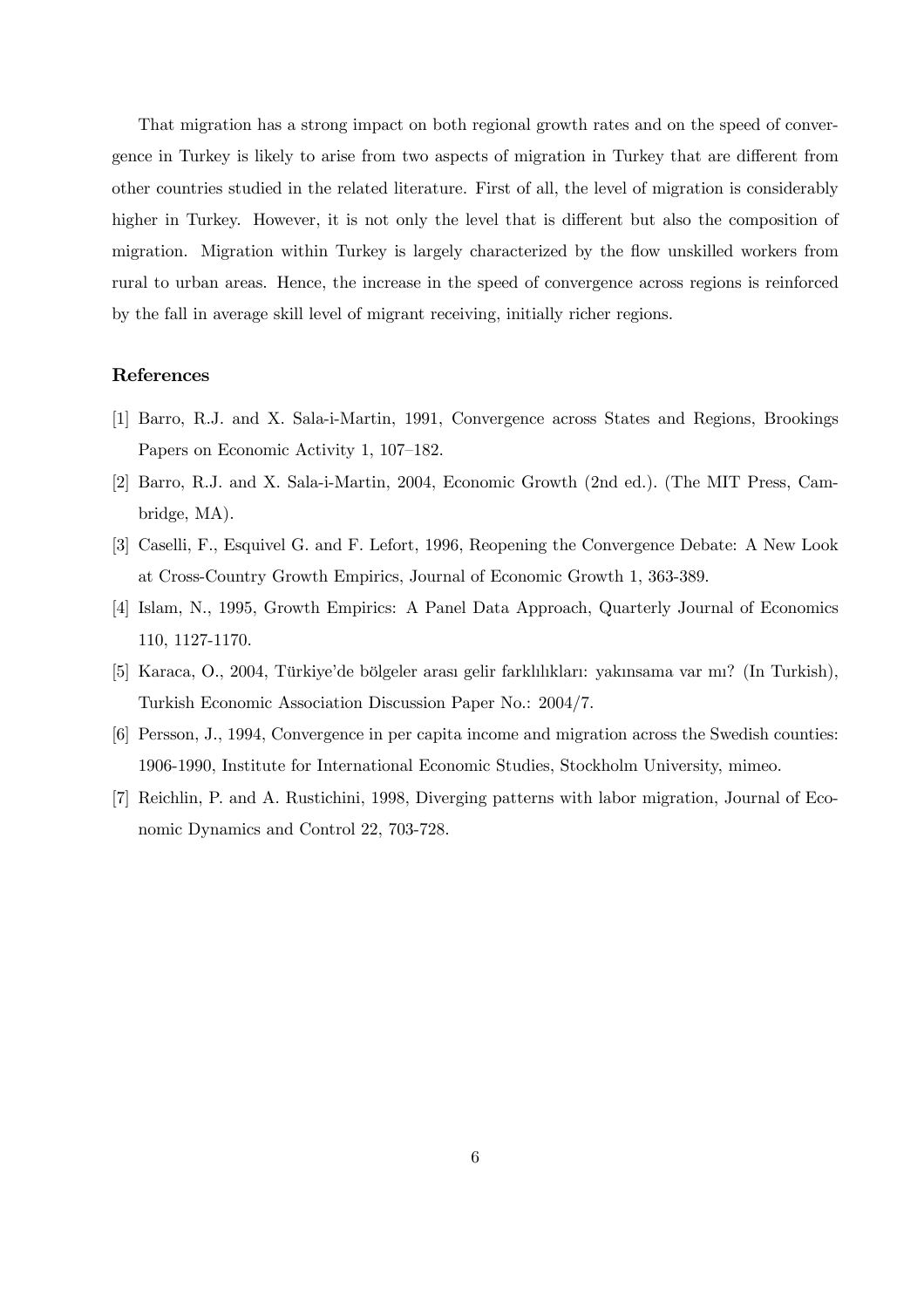|                                  | Obs | Minimum  | Mean      | Maximum   | Stan. Dev. |
|----------------------------------|-----|----------|-----------|-----------|------------|
| GPP per capita (TL, 1987 prices) | 335 | 245,375  | 1,062,300 | 4,012,403 | 599,169    |
| Growth Rate $(\% )$              | 335 | $-6.14$  | 1.62      | 11.56     | 2.84       |
| Net Migration Rate $(\%)$        | 335 | $-15.17$ | $-195$    | 10.03     | 4.07       |
| <b>Population Density</b>        | 335 |          | 79        | 1630      | 135.7      |
| <b>State of Emergency Status</b> | 335 |          | 0.0687    |           | 0.253      |

Table 1: Descriptive Statistics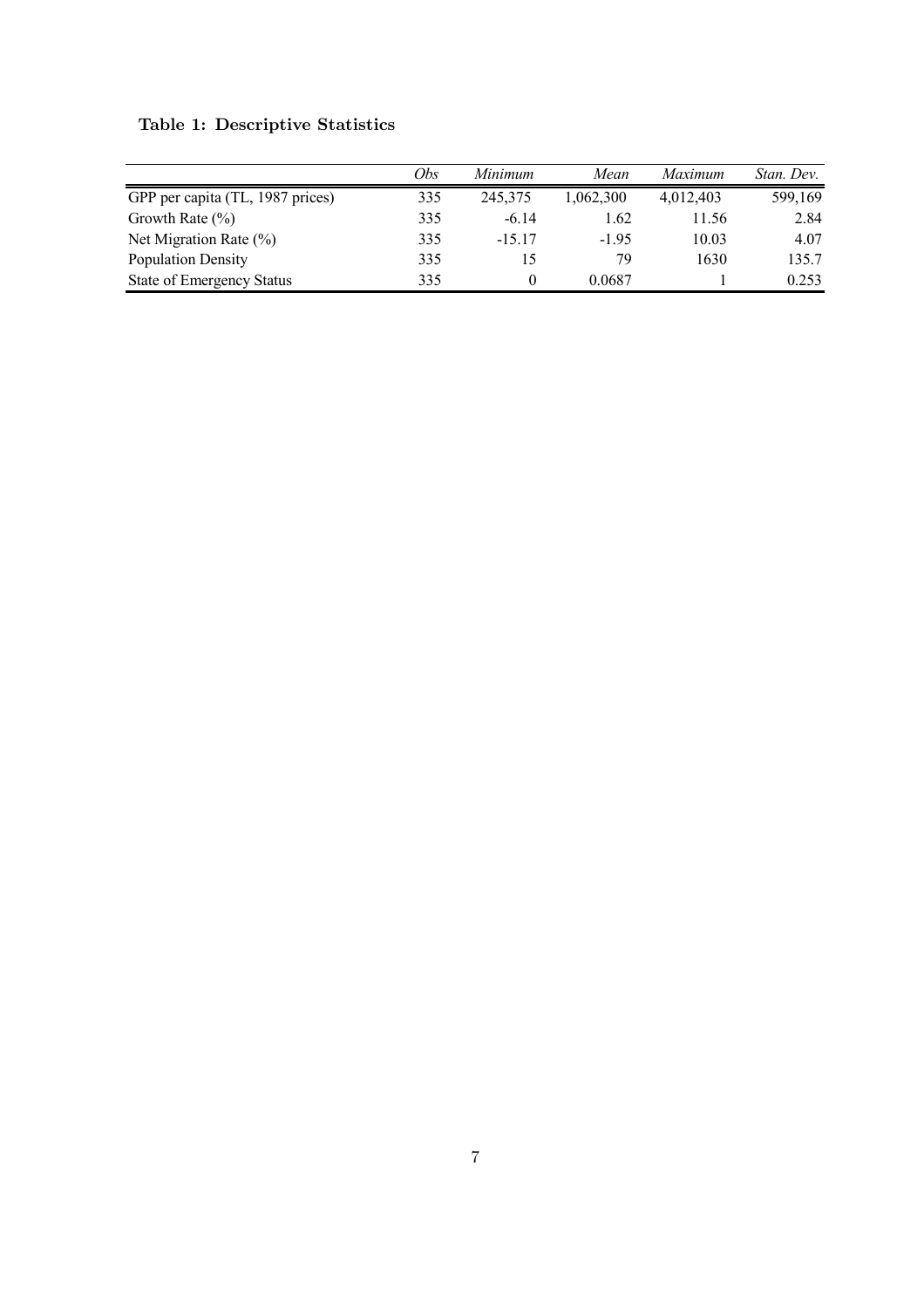#### Table 2: Estimation Results

|              | <b>Net Migration</b>                                                               | <b>Net Migration</b>  | <b>Net Migration</b>   |  |
|--------------|------------------------------------------------------------------------------------|-----------------------|------------------------|--|
|              | <b>Excluded (OLS)</b>                                                              | <b>Included</b> (OLS) | <b>Included</b> (2SLS) |  |
| <b>B</b> eta | $0.0619***$                                                                        | $0.0611***$           | $0.043***$             |  |
|              | (0.0107)                                                                           | (0.011)               | (0.020)                |  |
| Migration    |                                                                                    | $-0.0001$             | $-0.0025***$           |  |
|              |                                                                                    | (0.00012)             | (0.0010)               |  |
|              | *** significant at 1 percent level. Values in parantheses are standard errors. The |                       |                        |  |
|              | number of observations is 335.                                                     |                       |                        |  |